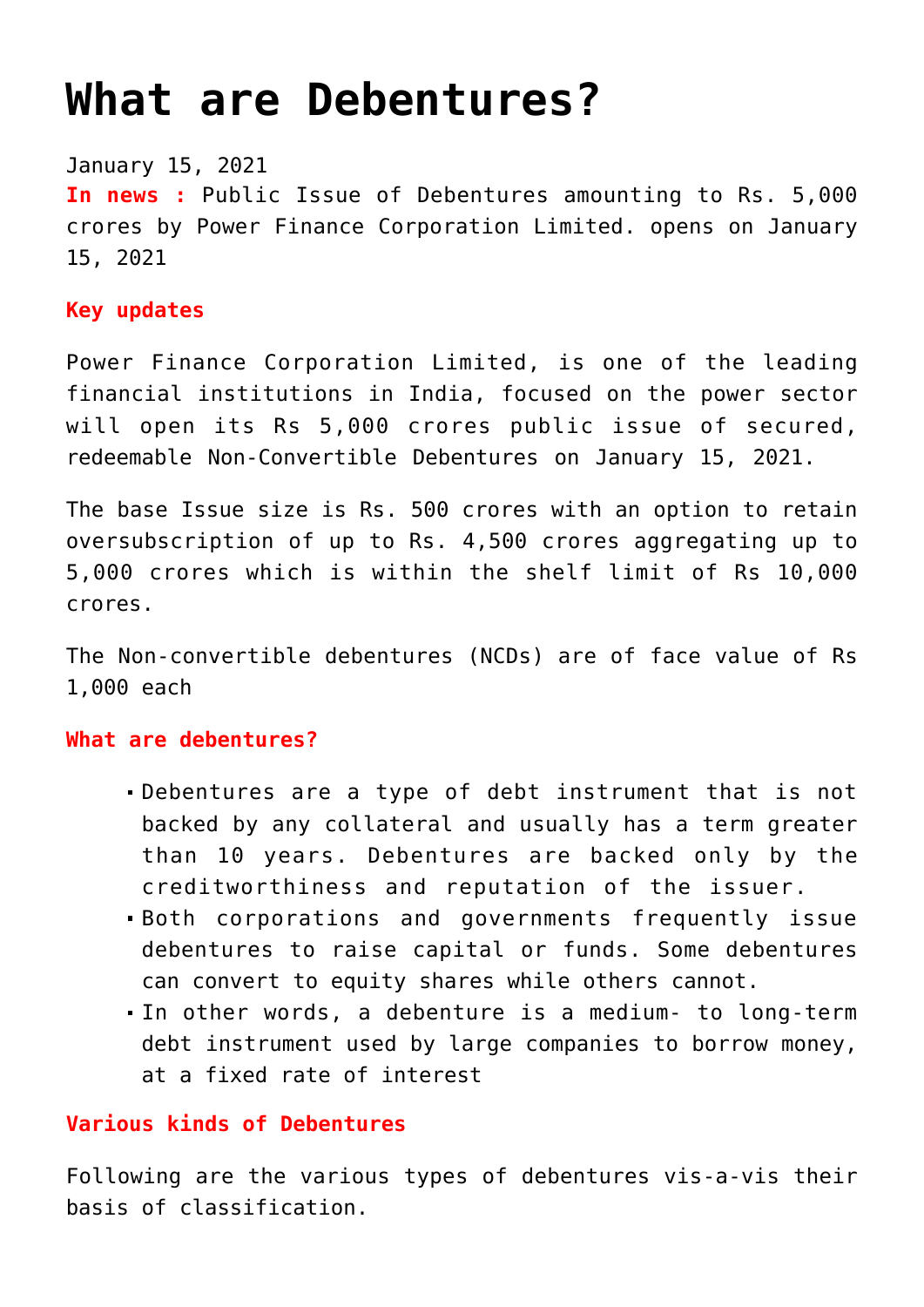**Based on Redemption or Tenure:**

#### **Redeemable and Irredeemable (Perpetual) Debentures**

- Redeemable debentures carry a specific date of redemption on the certificate.
- The company is legally bound to repay the principal amount to the debenture holders on that date.
- On the other hand, irredeemable debentures, also known as perpetual debentures, do not carry any date of redemption. This means that there is no specific time of redemption of these debentures.
- They are redeemed either on the liquidation of the company or as per the terms of the issue when the company chooses to pay them off to reduce their liability by issues a due notice to the debenture holders beforehand.

# **Based on Convertibility :**

- **Convertible and Non-convertible Debentures**
- Convertible debenture holders have an option of converting their holdings into equity shares. The rate of conversion and the period after which the conversion will take effect are declared in the terms and conditions of the agreement of debentures at the time of issue.
- On the contrary, non-convertible debentures are simple debentures with no such option of getting converted into equity.
- Their state will always remain of debt and will not become equity at any point in time. It is essential to prepare an agreement that clearly expresses all the terms and conditions.
- **Fully and Partly Convertible Debentures**
- Convertible Debentures are further classified into two –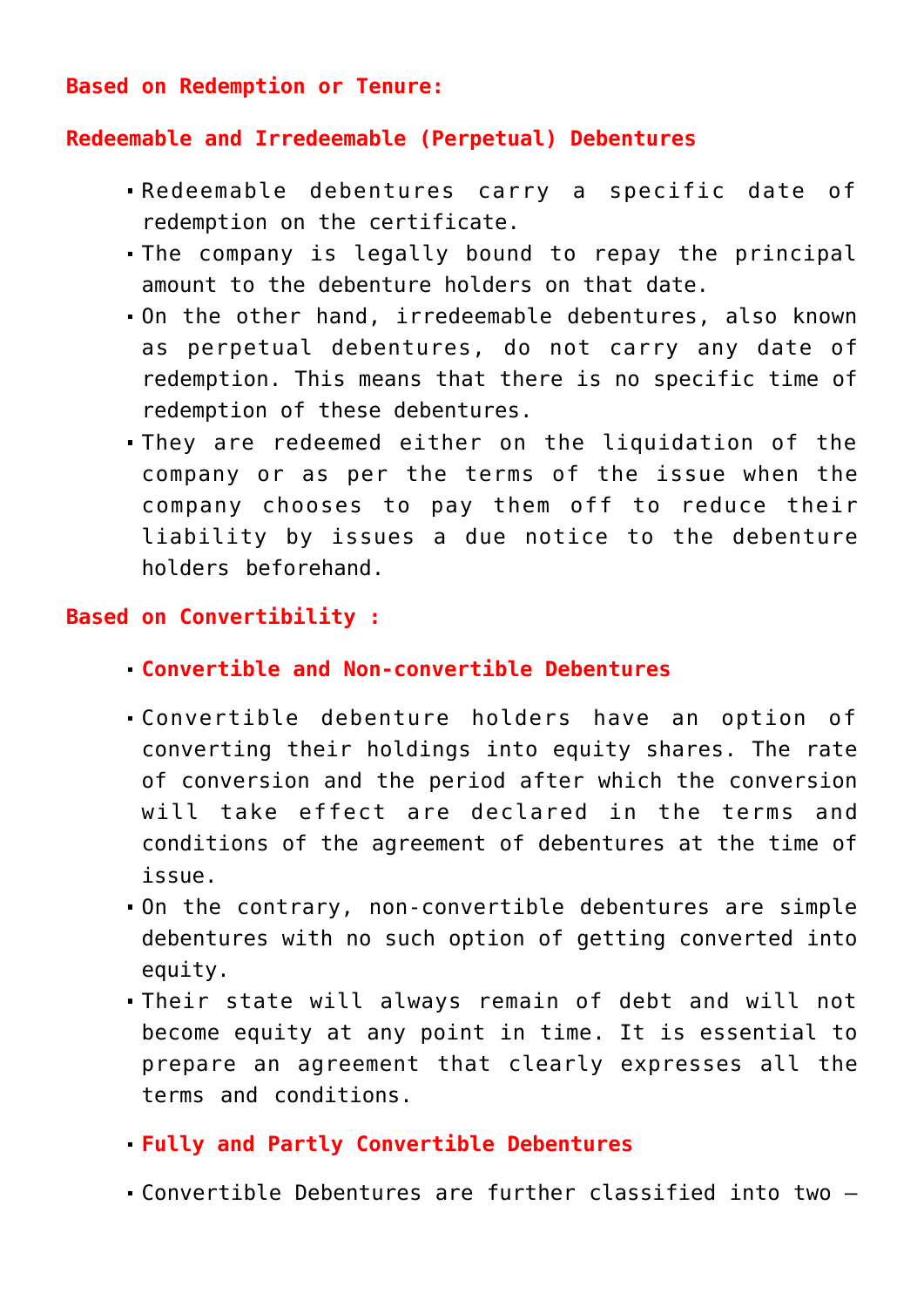Fully and Partly Convertible. Fully convertible debentures are completely converted into equity whereas the partly convertible debentures have two parts.

- The convertible part is converted into equity as per the agreed rate of exchange based on an agreement.
- The non-convertible part becomes as good as redeemable debenture which is repaid after the expiry of the agreed period.

#### **Based on Security:**

- 1. **Secured (Mortgage) and Unsecured (Naked) Debentures**
	- Debentures can be secured in nature, it may be unsecured in nature.
	- A secured debenture is secured by the charge on some asset or set of assets which is known as secured or mortgage debenture and another when it is issued solely on the credibility of the issuer is known as the naked or unsecured debenture.
	- A trustee is appointed for holding the secured asset which is quite obvious as the title cannot be assigned to each and every debenture holder.
	- **First Mortgaged and Second Mortgaged Debentures**
	- Secured / Mortgaged debentures are further classified into two types – first and second mortgaged debentures.
	- There is no restriction on issuing different types of debentures provided there is clarity on claims of those debenture holders on the assets of the company at the time of liquidation.
	- First mortgaged debentures have the first charge over the assets of the company whereas the second mortgage has the secondary charge which means the realization of the assets will first fulfill the obligation of first mortgage debentures and then will do for second ones.

# **Based on Transferability / Registration:**